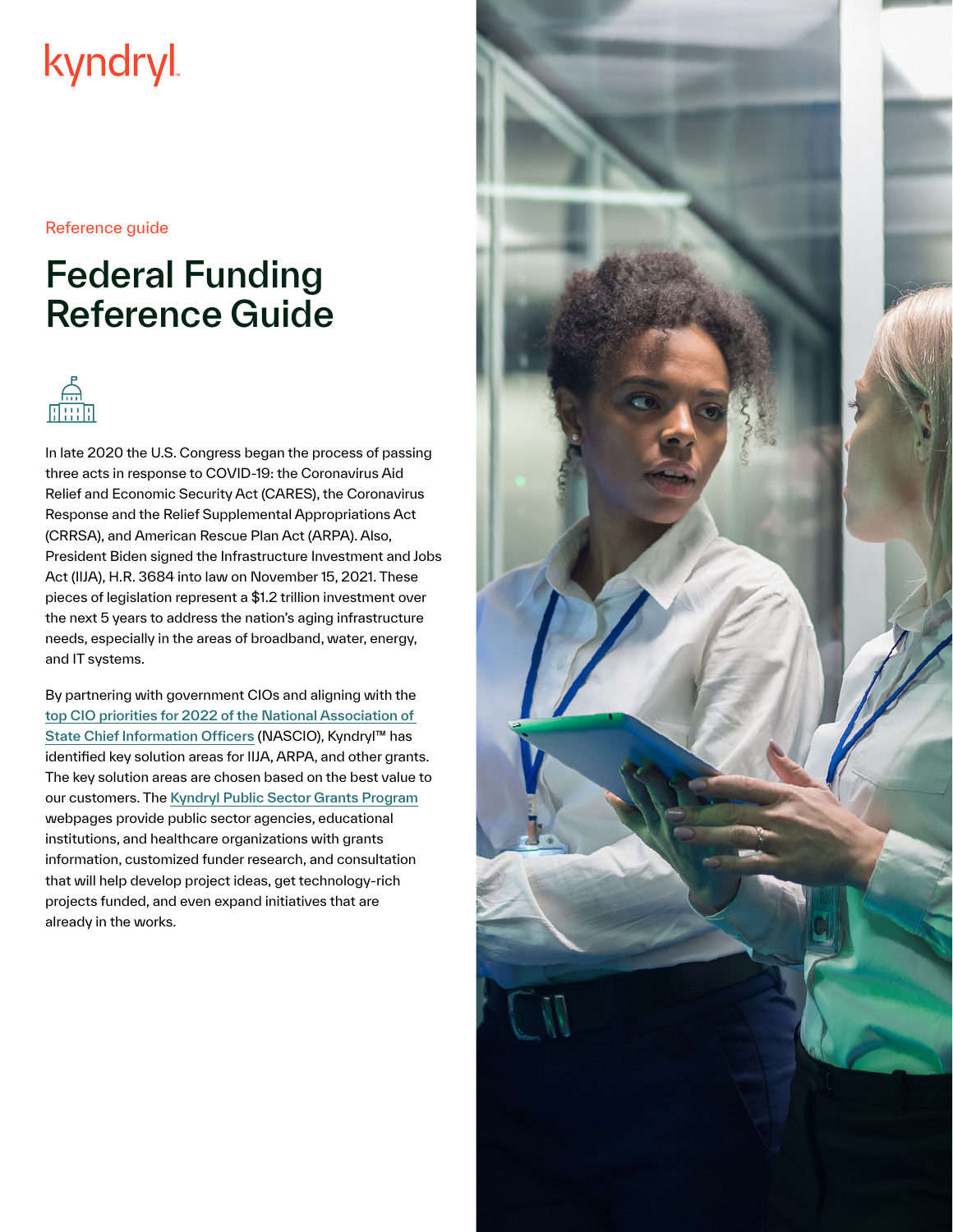### Funding information updates

Digital technology is now an integral part of our professional and personal lives. While a large majority of innovation and adoption has been led by the private sector, the IIJA is paving the way for federal, state, and local governments to employ digital technologies. These organizations hope to modernize transportation, climate, utilities, and construction, helping provide a "frictionless government" which is safe and secure for its citizens.

Unlike the stimulus monies of 2020-2021, funding from the IIJA is anticipated to move at a much slower pace. The reason is that the funding is not tied to a global emergency, so we can expect application timelines and funding decisions to align more closely with the pace of other traditional, annual grant opportunities. As a result, we also expect additional details for many of these future grant programs to become available within the next six to twelve months. Kyndryl will monitor and provide updates as they become available.

## Summary of funding areas by interest area and category

A high-level summary of the categories known so far for the major funding areas follows. You might find some of these interesting: currently, funding areas include broadband, digital equity and inclusion, cybersecurity, transportation, utilities, and research and development.



#### **Broadband funding**

- **•** Support of infrastructure installation
- **•** Infrastructure deployment and broadband adoption activities on tribal lands
- **•** Broadband infrastructure projects in unserved and underserved locations
- **•** Each state will be required to develop a five-year plan that outlines their broadband needs and how they plan to address them



#### **Transportation funding**

- **•** Innovative transit technology deployment
- **•** Airport terminal improvement
- **•** Support multi-modal, multi-jurisdictional projects of national or regional significance
- **•** Green energy projects, such as the installation of electric vehicle charging infrastructure and for congestion management



#### **Digital equity and inclusion funding**

**•** Digital equity plans to implement digital inclusion strategies



#### **Utilities funding**

- **•** Water utilities and treatment improvements
- **•** Outage prevention and electric grid resilience
- **•** Energy efficiency and renewable energy projects
- **•** Enhancement and modernization of electric utilities provider grid systems
- **•** Lead pipe replacement projects including the identification, planning, design, and replacement of lead pipes



#### **Research and development funding**

- **•** Clean energy, improving energy efficiency, and reducing greenhouse gas emissions
- **•** Transportation research funding for new transportation technologies and solutions to improve safety, efficiency, and reliability of transportation systems



#### **Cybersecurity funding**

- **•** 24x7 cybersecurity monitoring provision
- **•** Multi-factor authentication (MFA) delivery
- **•** Zero-trust architecture planning and implementation
- **•** User cybersecurity awareness training
- **•** Rural electric utilities cybersecurity enhancement
- **•** Incident response plan and readiness provision with evidence that you have tested the plan via tabletop exercises and have communicated the steps staff need to take when an incident occurs